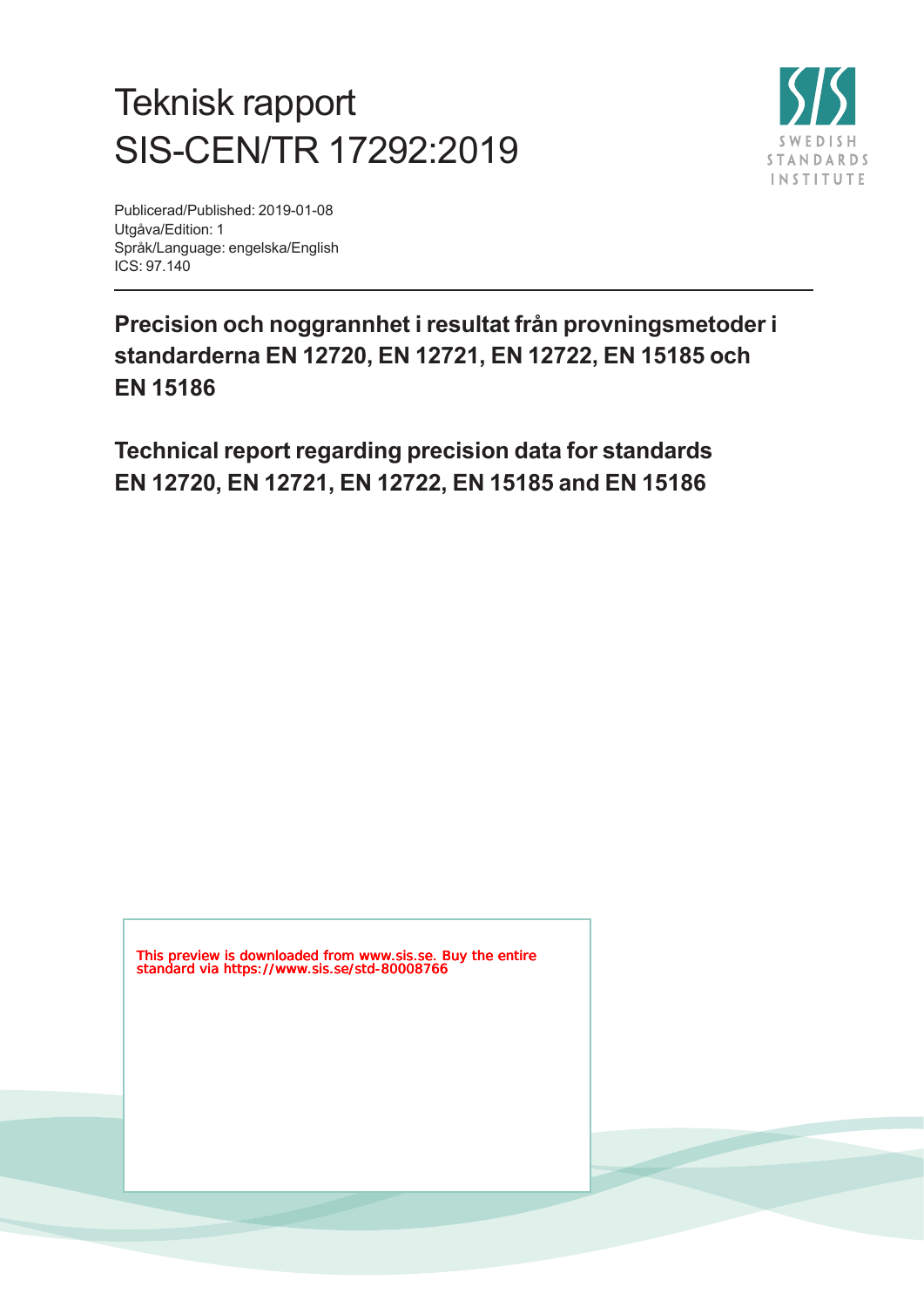## Standarder får världen att fungera

*SIS (Swedish Standards Institute) är en fristående ideell förening med medlemmar från både privat och offentlig sektor. Vi är en del av det europeiska och globala nätverk som utarbetar internationella standarder. Standarder är dokumenterad kunskap utvecklad av framstående aktörer inom industri, näringsliv och samhälle och befrämjar handel över gränser, bidrar till att processer och produkter blir säkrare samt effektiviserar din verksamhet.* 

#### **Delta och påverka**

Som medlem i SIS har du möjlighet att påverka framtida standarder inom ditt område på nationell, europeisk och global nivå. Du får samtidigt tillgång till tidig information om utvecklingen inom din bransch.

#### **Ta del av det färdiga arbetet**

Vi erbjuder våra kunder allt som rör standarder och deras tillämpning. Hos oss kan du köpa alla publikationer du behöver – allt från enskilda standarder, tekniska rapporter och standardpaket till handböcker och onlinetjänster. Genom vår webbtjänst e-nav får du tillgång till ett lättnavigerat bibliotek där alla standarder som är aktuella för ditt företag finns tillgängliga. Standarder och handböcker är källor till kunskap. Vi säljer dem.

#### **Utveckla din kompetens och lyckas bättre i ditt arbete**

Hos SIS kan du gå öppna eller företagsinterna utbildningar kring innehåll och tillämpning av standarder. Genom vår närhet till den internationella utvecklingen och ISO får du rätt kunskap i rätt tid, direkt från källan. Med vår kunskap om standarders möjligheter hjälper vi våra kunder att skapa verklig nytta och lönsamhet i sina verksamheter.

**Vill du veta mer om SIS eller hur standarder kan effektivisera din verksamhet är du välkommen in på www.sis.se eller ta kontakt med oss på tel 08-555 523 00.**

## Standards make the world go round

*SIS (Swedish Standards Institute) is an independent non-profit organisation with members from both the private and public sectors. We are part of the European and global network that draws up international standards. Standards consist of documented knowledge developed by prominent actors within the industry, business world and society. They promote cross-border trade, they help to make processes and products safer and they streamline your organisation.*

#### **Take part and have influence**

As a member of SIS you will have the possibility to participate in standardization activities on national, European and global level. The membership in SIS will give you the opportunity to influence future standards and gain access to early stage information about developments within your field.

#### **Get to know the finished work**

We offer our customers everything in connection with standards and their application. You can purchase all the publications you need from us - everything from individual standards, technical reports and standard packages through to manuals and online services. Our web service e-nav gives you access to an easy-to-navigate library where all standards that are relevant to your company are available. Standards and manuals are sources of knowledge. We sell them.

#### **Increase understanding and improve perception**

With SIS you can undergo either shared or in-house training in the content and application of standards. Thanks to our proximity to international development and ISO you receive the right knowledge at the right time, direct from the source. With our knowledge about the potential of standards, we assist our customers in creating tangible benefit and profitability in their organisations.

**If you want to know more about SIS, or how standards can streamline your organisation, please visit www.sis.se or contact us on phone +46 (0)8-555 523 00**



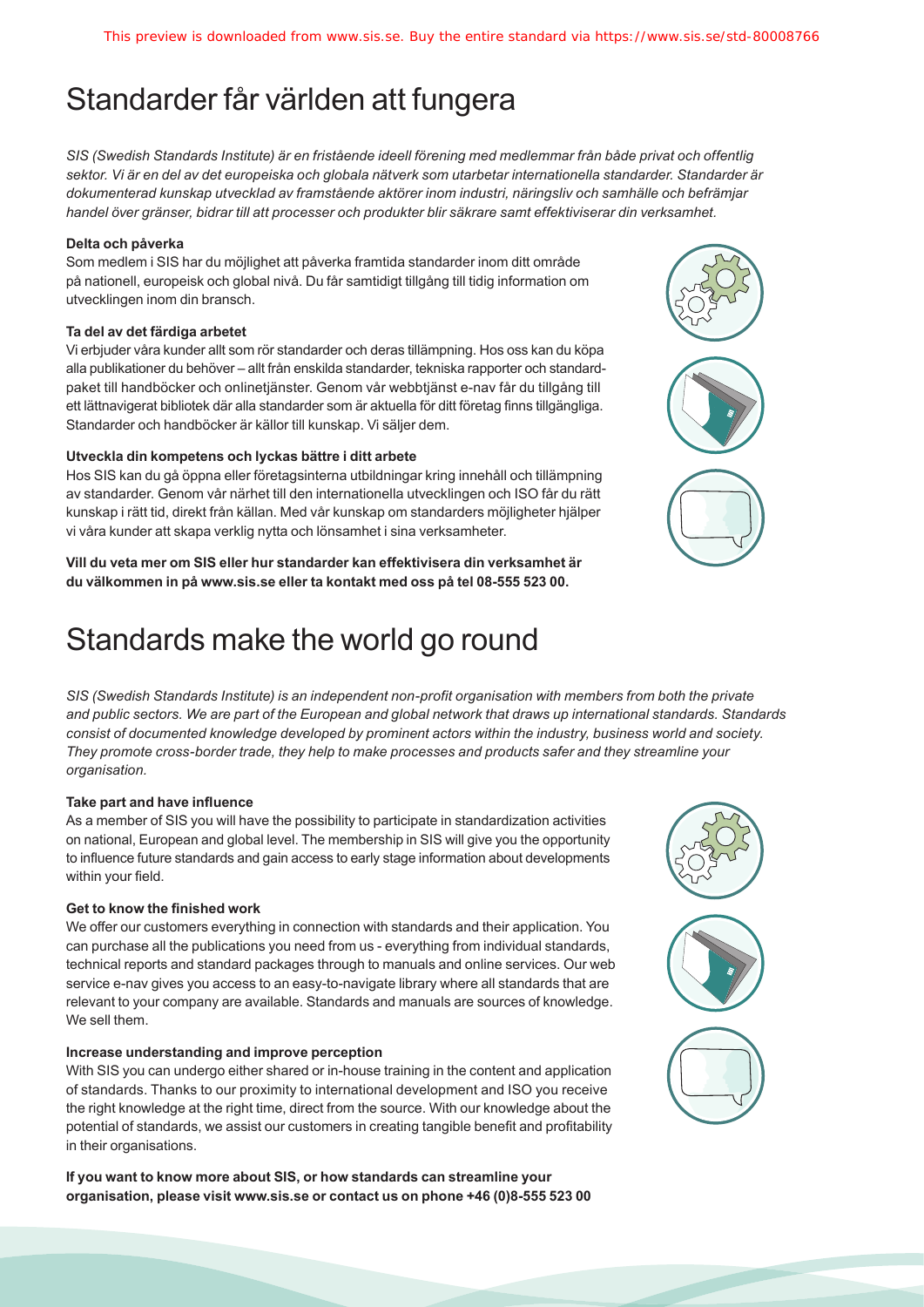Denna tekniska rapport är inte en svensk standard. Detta dokument innehåller den engelska språkversionen av CEN/TR 17292:2018.

This Technical Report is not a Swedish Standard. This document contains the English language version of CEN/TR 17292:2018.

© Copyright/Upphovsrätten till denna produkt tillhör SIS, Swedish Standards Institute, Stockholm, Sverige. Användningen av denna produkt regleras av slutanvändarlicensen som återfinns i denna produkt, se standardens sista sidor.

© Copyright SIS, Swedish Standards Institute, Stockholm, Sweden. All rights reserved. The use of this product is governed by the end-user licence for this product. You will find the licence in the end of this document.

*Upplysningar om sakinnehållet i detta dokument lämnas av SIS, Swedish Standards Institute, telefon 08-555 520 00. Standarder kan beställas hos SIS som även lämnar allmänna upplysningar om nationell och internationell standard.*

*Information about the content of this document is available from the SIS, Swedish Standards Institute, telephone +46 8 555 520 00. Standards may be ordered from SIS, who can also provide general information about national and international standards.*

Dokumentet är framtaget av kommittén för Möbler, SIS/TK 391.

Har du synpunkter på innehållet i det här dokumentet, vill du delta i ett kommande revideringsarbete eller vara med och ta fram standarder inom området? Gå in på www.sis.se - där hittar du mer information.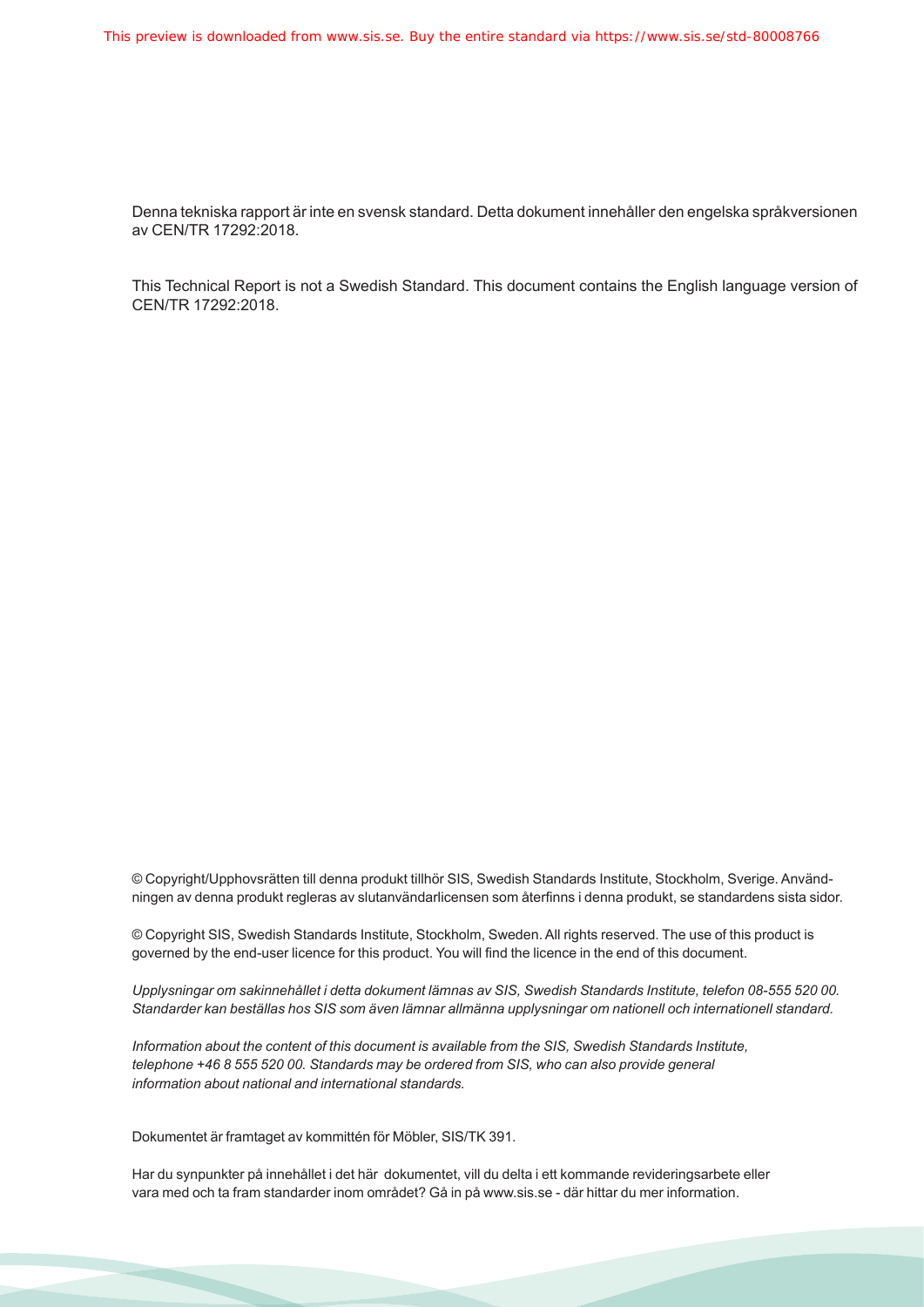This preview is downloaded from www.sis.se. Buy the entire standard via https://www.sis.se/std-80008766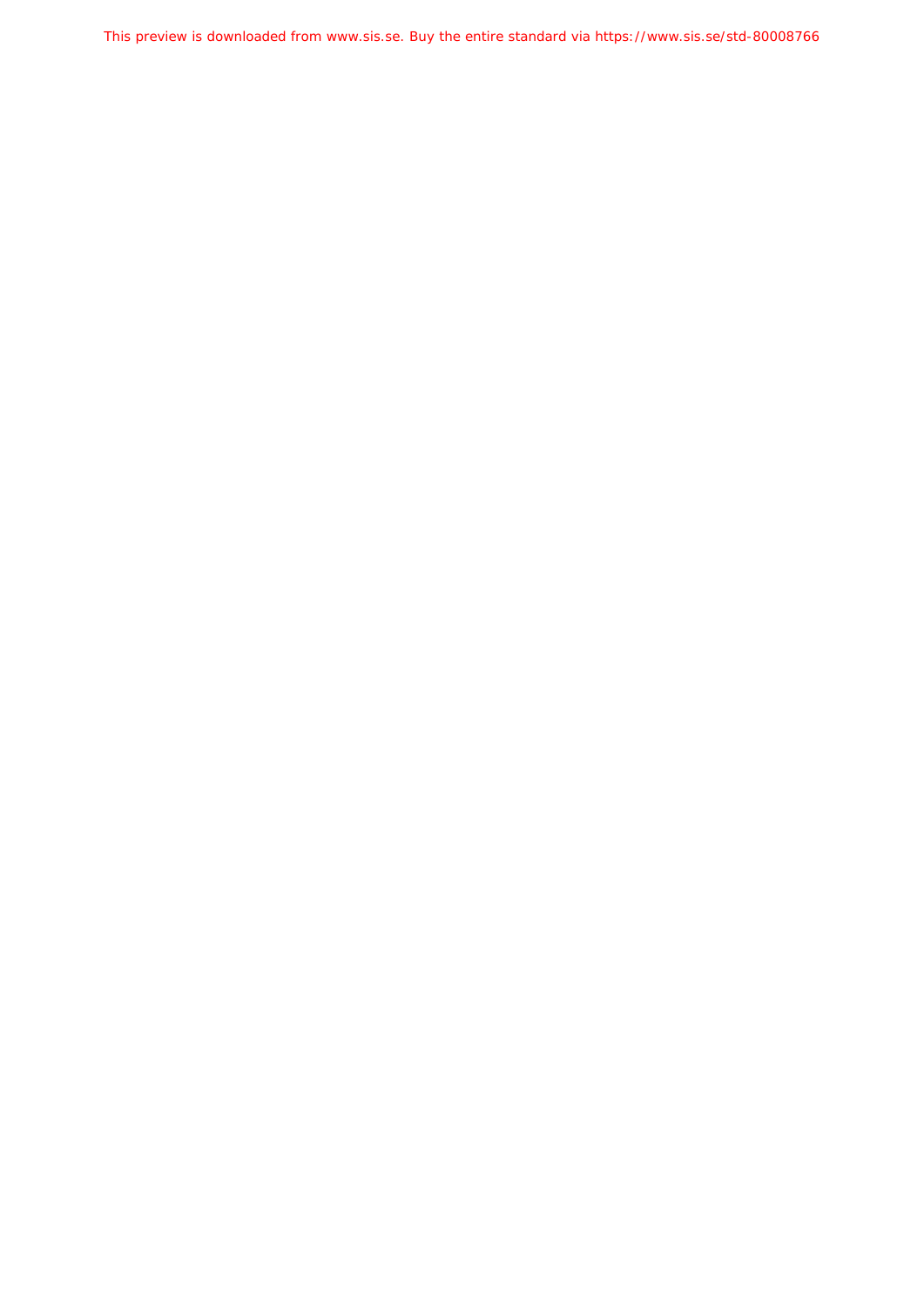# TECHNICAL REPORT RAPPORT TECHNIQUE TECHNISCHER BERICHT

# **CEN/TR 17292**

November 2018

ICS 97.140

English Version

## Technical report regarding precision data for standards EN 12720, EN 12721, EN 12722, EN 15185 and EN 15186

Rapport technique sur les données de fidélité concernant les normes EN 12720, EN 12721, EN 12722, EN 15185 et EN 15186

 Technischer Bericht über Präzisionsdaten der Normen EN 12720, EN 12721, EN 12722, EN 15185 und EN 15186

This Technical Report was approved by CEN on 5 November 2018. It has been drawn up by the Technical Committee CEN/TC 207.

CEN members are the national standards bodies of Austria, Belgium, Bulgaria, Croatia, Cyprus, Czech Republic, Denmark, Estonia, Finland, Former Yugoslav Republic of Macedonia, France, Germany, Greece, Hungary, Iceland, Ireland, Italy, Latvia, Lithuania, Luxembourg, Malta, Netherlands, Norway, Poland, Portugal, Romania, Serbia, Slovakia, Slovenia, Spain, Sweden, Switzerland, Turkey and United Kingdom.



EUROPEAN COMMITTEE FOR STANDARDIZATION COMITÉ EUROPÉEN DE NORMALISATION EUROPÄISCHES KOMITEE FÜR NORMUNG

**CEN-CENELEC Management Centre: Rue de la Science 23, B-1040 Brussels** 

© 2018 CEN All rights of exploitation in any form and by any means reserved worldwide for CEN national Members.

Ref. No. CEN/TR 17292:2018 E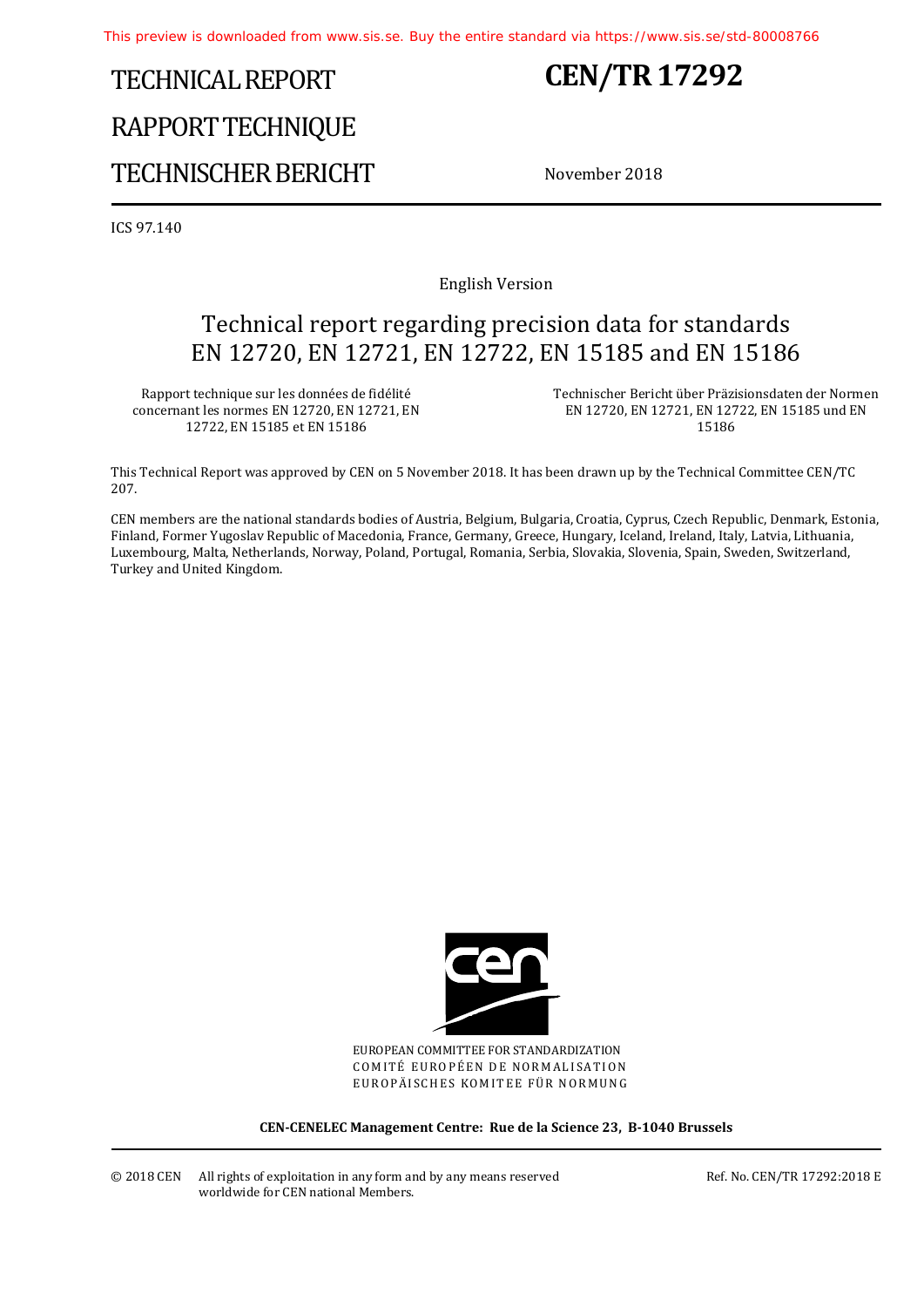This preview is downloaded from www.sis.se. Buy the entire standard via https://www.sis.se/std-80008766

## SIS-CEN/TR 17292:2019 (E)

## **Contents**

| $\mathbf{1}$            |  |  |
|-------------------------|--|--|
| $\overline{2}$          |  |  |
| 3                       |  |  |
| $\overline{\mathbf{4}}$ |  |  |
| $5\overline{)}$         |  |  |
| 5.1                     |  |  |
|                         |  |  |
|                         |  |  |
|                         |  |  |
| 5.3                     |  |  |
| 5.4                     |  |  |
| 5.5                     |  |  |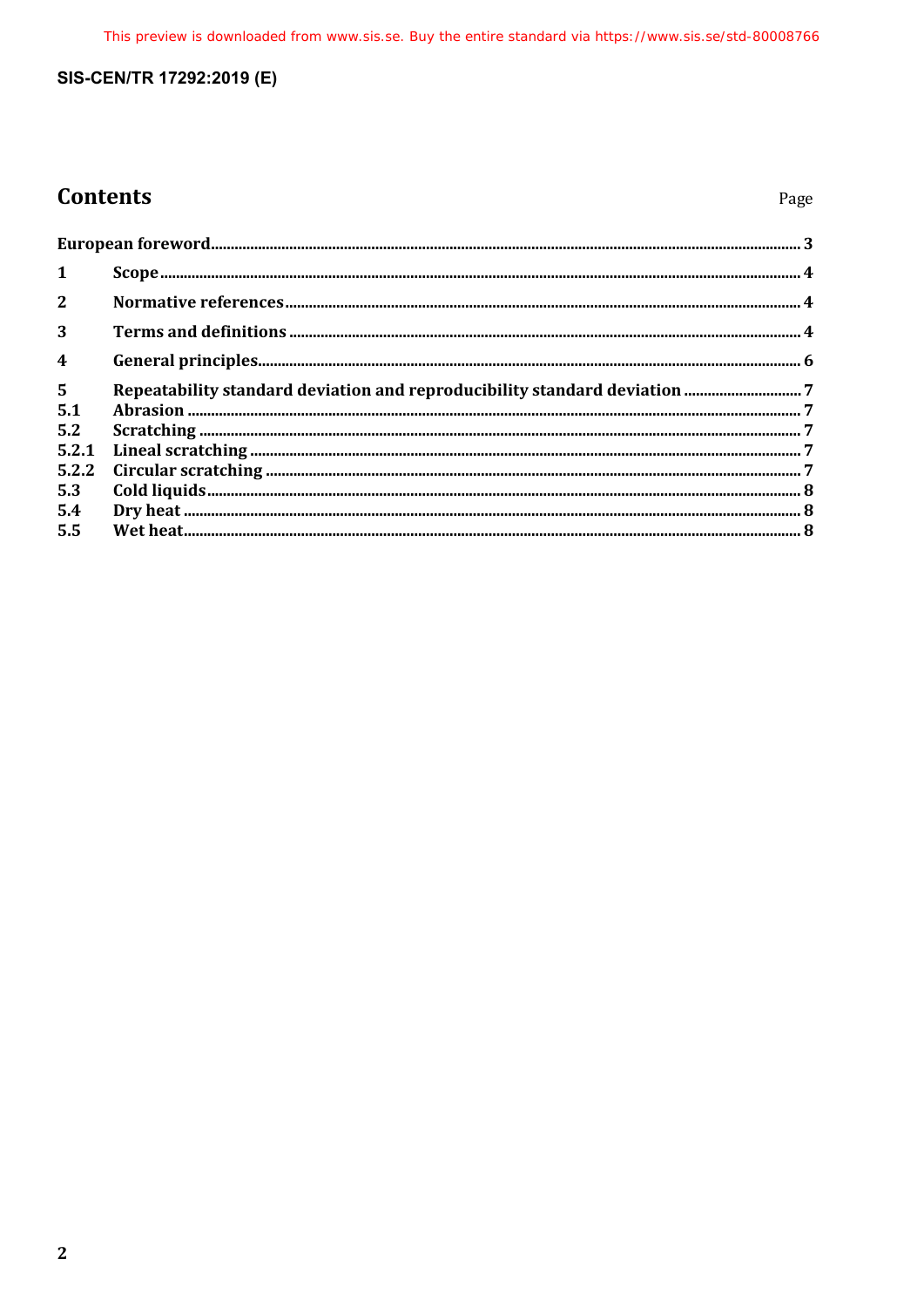### **SIS-CEN/TR 17292:2019 (E)**

## <span id="page-6-0"></span>**European foreword**

This document (CEN/TR 17292:2018) has been prepared by Technical Committee CEN/TC 207 "Furniture", the secretariat of which is held by UNI.

Attention is drawn to the possibility that some of the elements of this document may be the subject of patent rights. CEN shall not be held responsible for identifying any or all such patent rights.